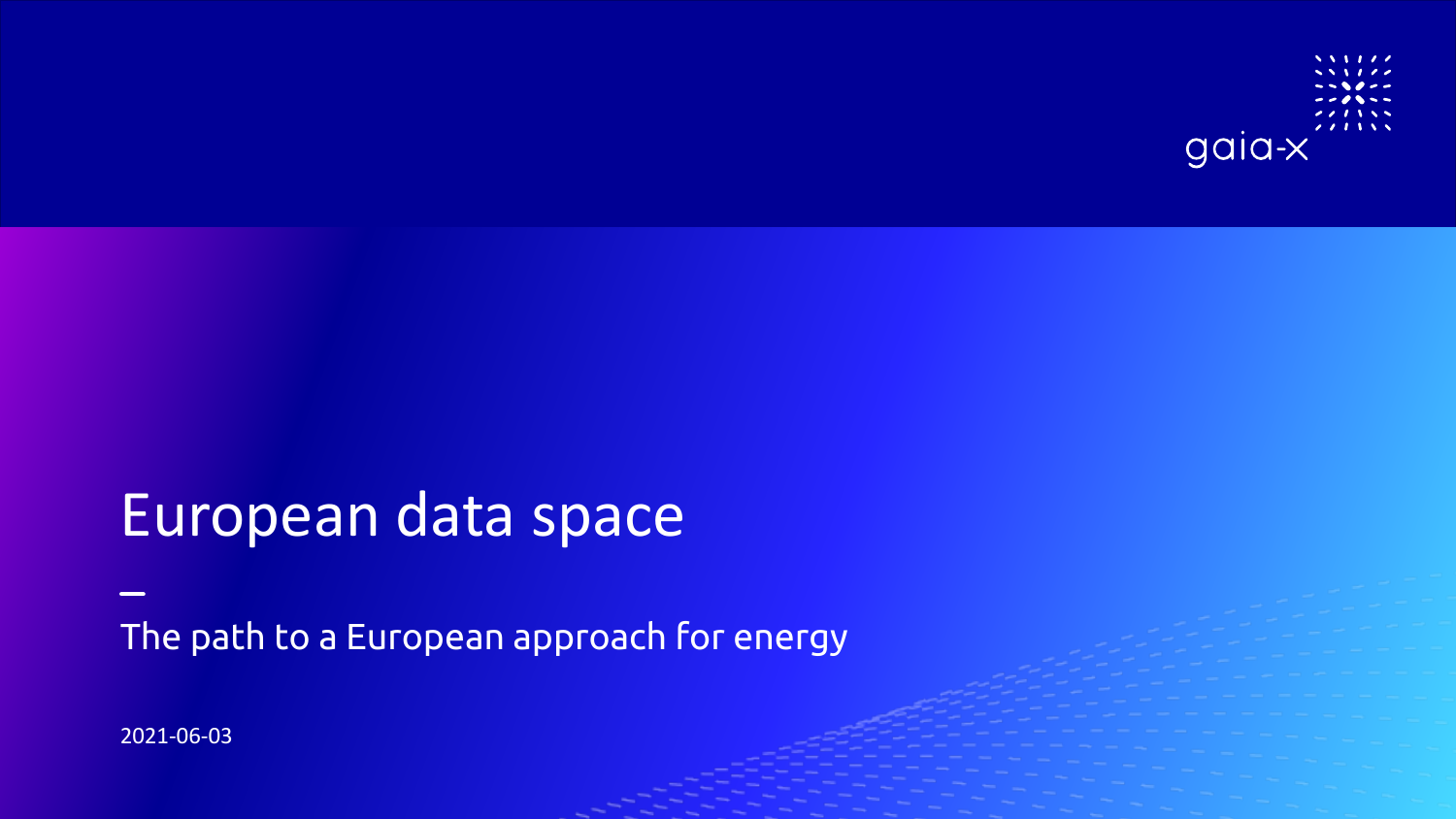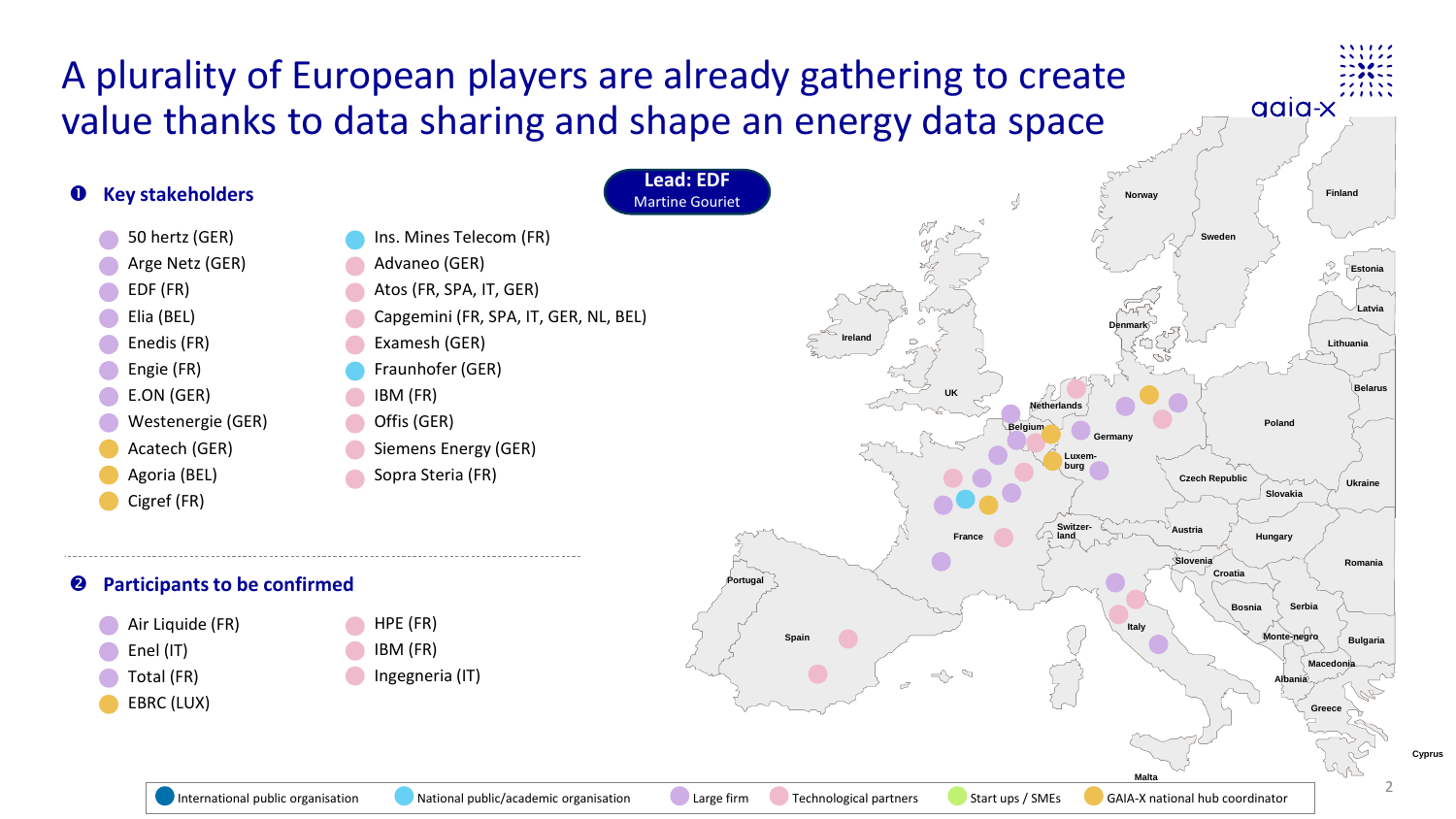## The European energy dataspace proposes to foster the European system optimization and the energy transition



| <u>1</u><br>Value proposition                                                                                                                                                                                                                                                                                                                                                                                                                                                                                          | leveraging GAIA-X principles                                                                                                                                                                                                                                                                                                                                                                                                                                     | and various data sources<br><b>3</b>                                                                                                                                                                                                                                                                                                                                                                                                                                                                                                           |
|------------------------------------------------------------------------------------------------------------------------------------------------------------------------------------------------------------------------------------------------------------------------------------------------------------------------------------------------------------------------------------------------------------------------------------------------------------------------------------------------------------------------|------------------------------------------------------------------------------------------------------------------------------------------------------------------------------------------------------------------------------------------------------------------------------------------------------------------------------------------------------------------------------------------------------------------------------------------------------------------|------------------------------------------------------------------------------------------------------------------------------------------------------------------------------------------------------------------------------------------------------------------------------------------------------------------------------------------------------------------------------------------------------------------------------------------------------------------------------------------------------------------------------------------------|
| Thanks to data-driven solutions:<br>Help managing the transition towards a<br>decarbonized energy and carbon neutrality<br>Foster energy efficiency and sector coupling<br>(green energy fluids, integration of mobility<br>and building/heating systems)<br>3. Enable more flexibility and renewable energy<br>integration to the European electric system<br>Ease and accelerate the sector digitalization<br>4.<br>Address valuable use cases thanks to data-<br>5.<br>sharing so that new services can be deployed | Cross-border common data knowledge<br>representation and semantics, data collection<br>and sharing data capabilities<br>Data access in trusted and collaborative cloud<br>infrastructures to provide comprehensive<br>offerings under high security standards<br>Access to aggregated, federated and<br>interoperable trusted cloud services and AI<br>services through the setting of common policy<br>rules to ensure data interoperability and<br>portability | Large amount of data can be gathered to address<br>the most valuable use cases, from all stakeholders:<br><b>Energy providers</b><br>$\bullet$<br><b>Contractors, partners and engineering service</b><br>$\bullet$<br>providers<br>Gas, power and heat network operators<br>(DSO/TSO/Stadtwerke)<br><b>Aggregators</b><br>$\bullet$<br><b>Energy consumers (households, local)</b><br>collectivities, industrials)<br><b>EV stations managers</b><br><b>Safety and certification bodies</b><br>$\bullet$<br><b>Open services</b><br>$\bullet$ |
|                                                                                                                                                                                                                                                                                                                                                                                                                                                                                                                        |                                                                                                                                                                                                                                                                                                                                                                                                                                                                  |                                                                                                                                                                                                                                                                                                                                                                                                                                                                                                                                                |

Collaborative position paper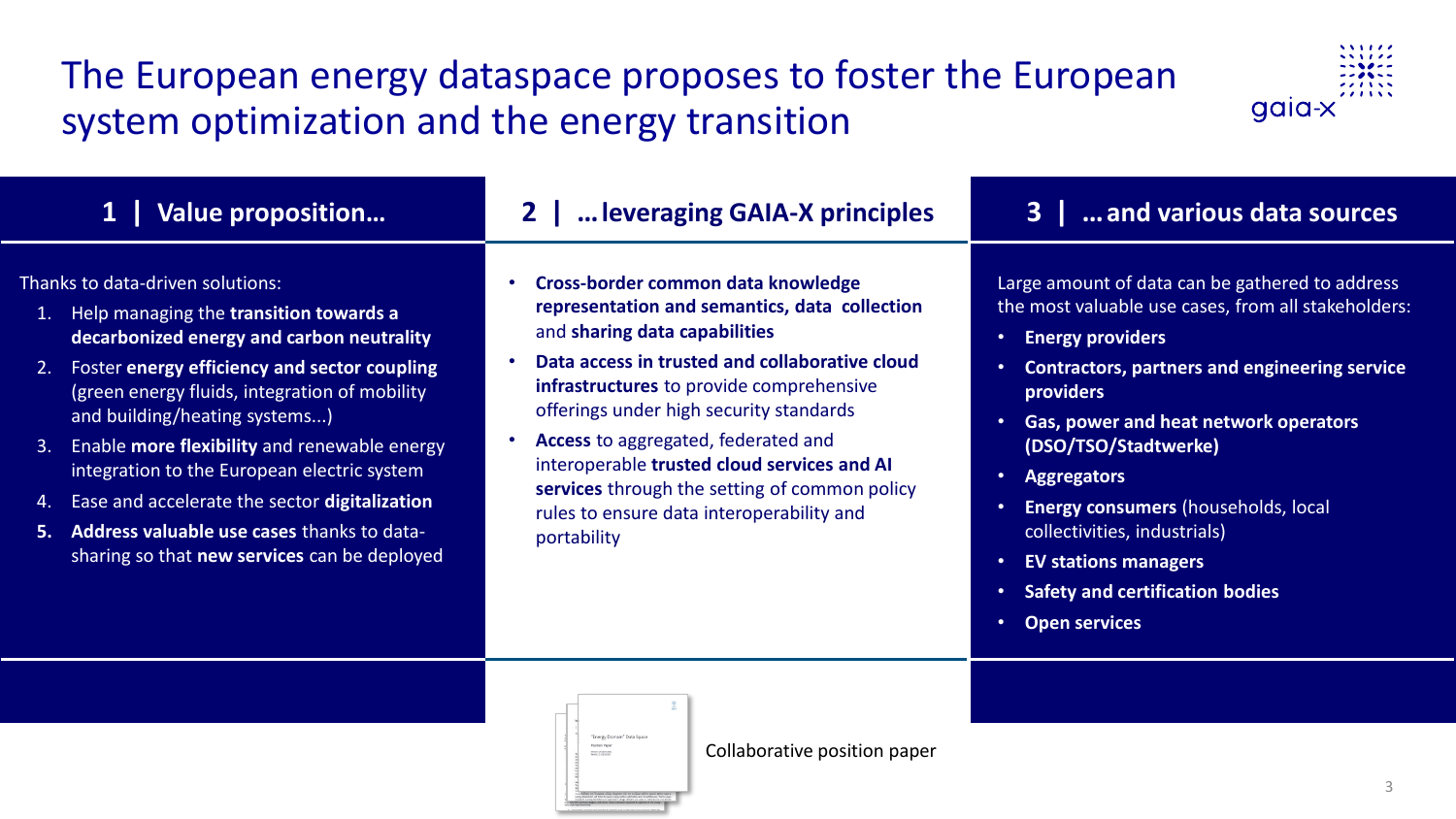## The European energy community has identified high potential use cases at national and international scales



| <b>Value chain theme</b>                     | Use cases macro-categories                                                                                                                                                                                                                               |  |
|----------------------------------------------|----------------------------------------------------------------------------------------------------------------------------------------------------------------------------------------------------------------------------------------------------------|--|
| <b>Renewables</b>                            | Wind and solar assets description model, works risk prevention, common taxonomy definition - IEC<br>standards                                                                                                                                            |  |
| <b>Nuclear</b>                               | Day-to-day collaboration capabilities with GIFEN, Industry observatory: capabilities mapping & related<br>data analytics services, ESPN digital platform for the nuclear sector, eWork platform, digitalization of<br>nuclear waste management           |  |
| Low carbon hydrogen                          | Import/export international routes setting up, station networks information sharing, mobility asset<br>monitoring                                                                                                                                        |  |
| <b>Energy efficiency</b>                     | Energy renovation: boost trust in building renovation                                                                                                                                                                                                    |  |
| <b>Recharge of electric vehicles</b><br>(EV) | EV energy roaming, EV new services, EV CPO and DSO investment & planning                                                                                                                                                                                 |  |
| Local energy communities                     | Local communities of energy setting up and decentralization, stadtwerke/local open data for business<br>models                                                                                                                                           |  |
| <b>Energy networks</b>                       | Long-term scenarios, OrtoPhotos, real-time data exchange for EaaS market design cross-border,<br>congestion management through TSO-DSO traffic light, cross-TSO failure or labelled image database for<br>predictive maintenance training, energy data-X |  |
| <b>Compliance and traceability</b>           | "Green" certifications, infrastructure data for new business models, existing standards integration to<br>GAIA-X, trusted HUB                                                                                                                            |  |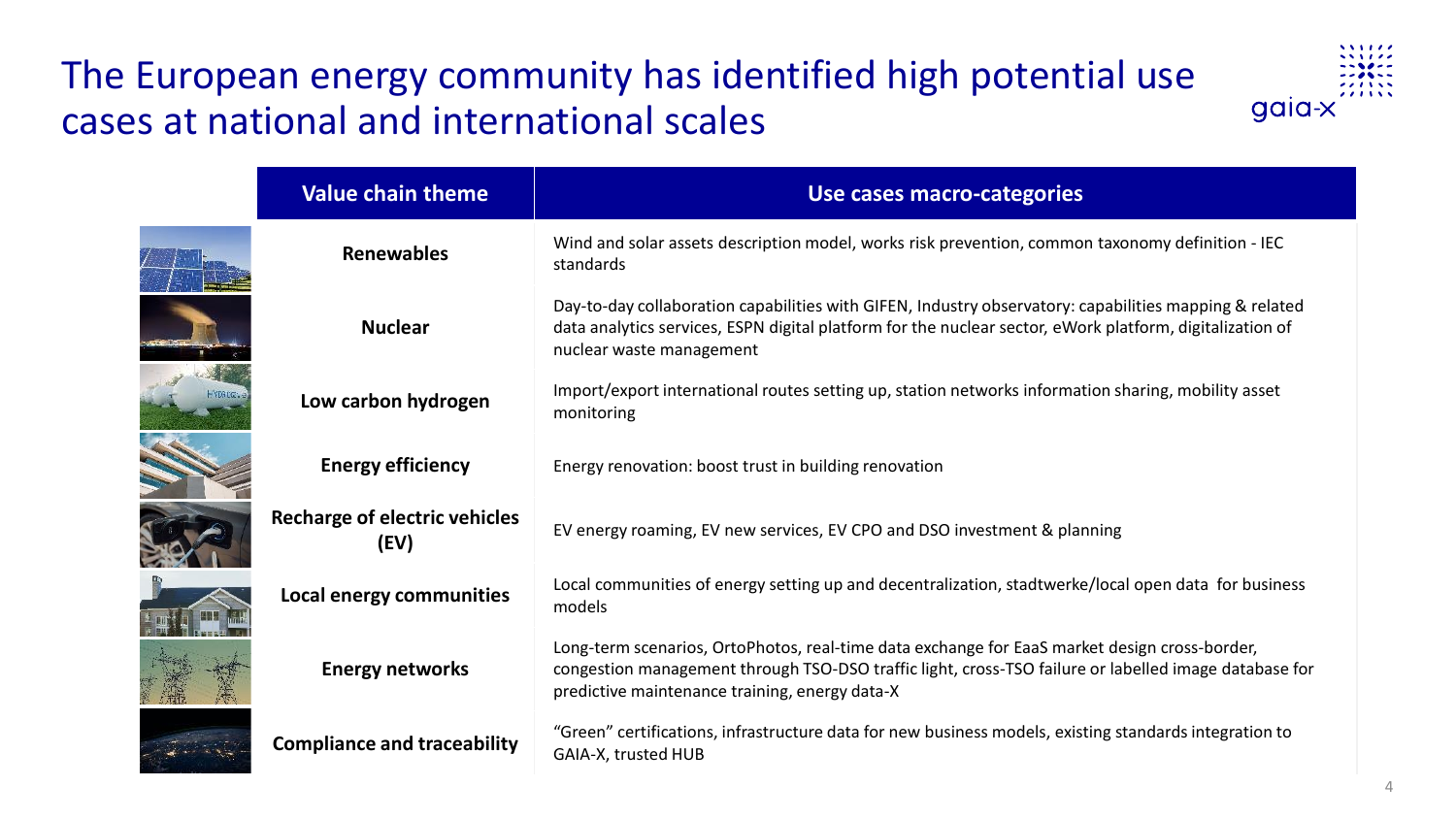

Geographical data Climate & Weather

Employees Assets Finance